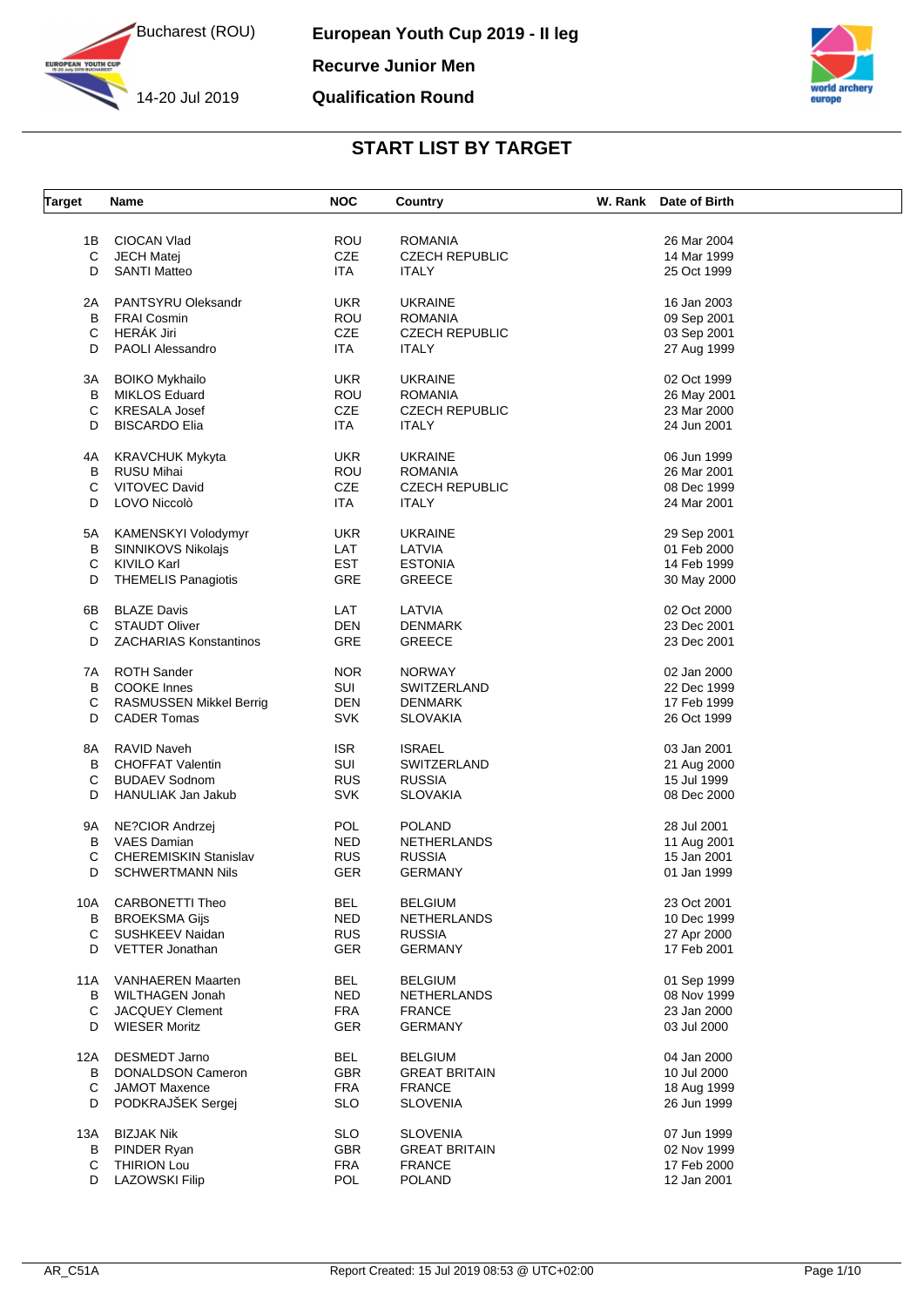

**European Youth Cup 2019 - II leg Recurve Junior Men Qualification Round**



| <b>Target</b> | <b>Name</b>      | <b>NOC</b> | Country              | W. Rank | Date of Birth |
|---------------|------------------|------------|----------------------|---------|---------------|
|               |                  |            |                      |         |               |
| 14A           | RAVNIKAR Ziga    | <b>SLO</b> | <b>SLOVENIA</b>      |         | 25 Dec 1999   |
| В             | REID Jacob       | <b>GBR</b> | <b>GREAT BRITAIN</b> |         | 17 Aug 2001   |
|               | KASPROWSKI Oskar | <b>POL</b> | <b>POLAND</b>        |         | 03 Feb 2000   |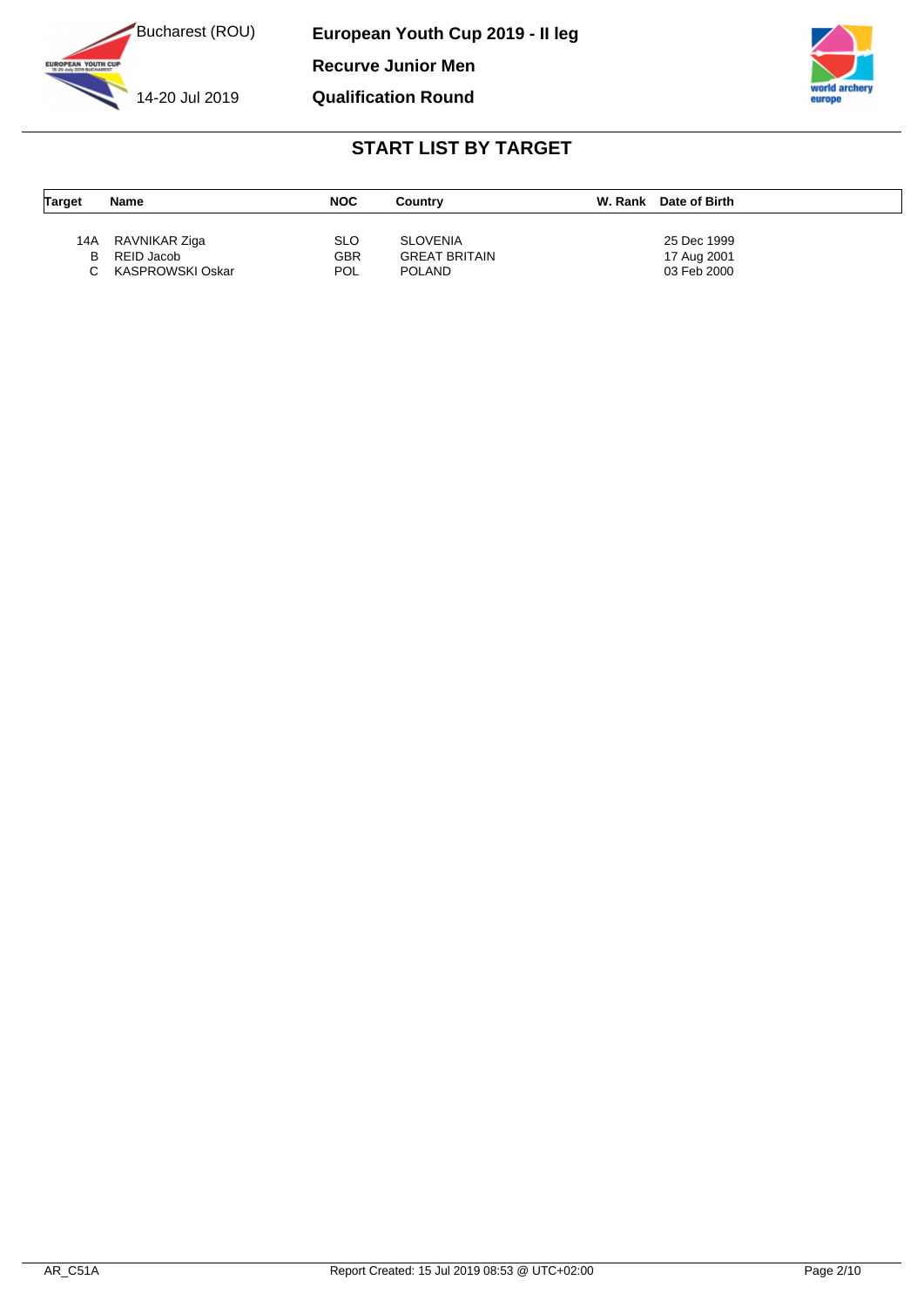

**IN YOUTH CUP** 

14-20 Jul 2019



| <b>Target</b> | <b>Name</b>                 | <b>NOC</b> | Country               | W. Rank Date of Birth |  |
|---------------|-----------------------------|------------|-----------------------|-----------------------|--|
|               |                             |            |                       |                       |  |
| 17A           | NAUMOVA Zhanna              | <b>UKR</b> | <b>UKRAINE</b>        | 07 Oct 2002           |  |
| B             | PIPER Eleanor               | <b>GBR</b> | <b>GREAT BRITAIN</b>  | 11 Feb 1999           |  |
| C             | <b>KOCAJ Marlena</b>        | <b>POL</b> | <b>POLAND</b>         | 24 Sep 1999           |  |
| D             | DASHIDONDOKOVA Sajana       | <b>RUS</b> | <b>RUSSIA</b>         | 17 Dec 2001           |  |
| 18A           | SIKALO Yelyzaveta           | <b>UKR</b> | <b>UKRAINE</b>        | 20 Apr 2000           |  |
| B             | <b>PAUL Ruby</b>            | <b>GBR</b> | <b>GREAT BRITAIN</b>  | 24 May 2001           |  |
| C             | PLAZA Klaudia               | <b>POL</b> | <b>POLAND</b>         | 17 May 2003           |  |
| D             | <b>BIRIUKOVA Ekaterina</b>  | <b>RUS</b> | <b>RUSSIA</b>         | 12 Oct 2000           |  |
| 19A           | CHYBISOVA Yevhenija         | <b>UKR</b> | <b>UKRAINE</b>        | 09 Apr 1999           |  |
| B             | <b>WARNER Elizabeth</b>     | <b>GBR</b> | <b>GREAT BRITAIN</b>  | 15 Nov 1999           |  |
| C             | NAPLOSZEK Kamila            | <b>POL</b> | <b>POLAND</b>         | 26 May 1999           |  |
| D             | MAKHMUDOVA Nurinisso        | <b>RUS</b> | <b>RUSSIA</b>         | 28 Aug 2000           |  |
| 20A           | TRETIAKOVA Iryna            | <b>UKR</b> | <b>UKRAINE</b>        | 08 Jul 2001           |  |
| B             | <b>GRAPOVA Klara</b>        | <b>CZE</b> | <b>CZECH REPUBLIC</b> | 12 May 2000           |  |
| C             | VAN DER WINKEL Laura        | <b>NED</b> | <b>NETHERLANDS</b>    | 15 Nov 2001           |  |
| D             | <b>DESTROOPER Charlotte</b> | <b>BEL</b> | <b>BELGIUM</b>        | 13 Oct 1999           |  |
| 21A           | <b>BARANKOVA Denisa</b>     | <b>SVK</b> | <b>SLOVAKIA</b>       | 07 Sep 2001           |  |
| B             | <b>KACZMARECK Elodie</b>    | <b>FRA</b> | <b>FRANCE</b>         | 13 Jul 2000           |  |
| C             | <b>PICHONNAZ Maxine</b>     | SUI        | SWITZERLAND           | 13 Jul 2000           |  |
| D             | <b>TARTLER Elisa</b>        | <b>GER</b> | <b>GERMANY</b>        | 05 Jan 1999           |  |
| 22A           | <b>HERVAT Karen</b>         | <b>ITA</b> | <b>ITALY</b>          | 04 Mar 2001           |  |
| B             | RUUSKANEN Aleksandra        | <b>FIN</b> | <b>FINLAND</b>        | 23 Apr 2001           |  |
| C             | <b>BUSUIOC Corina</b>       | <b>ROU</b> | <b>ROMANIA</b>        | 28 Dec 2004           |  |
| 23B           | HÖLAAS-BORÉN Sofia          | <b>SWE</b> | <b>SWEDEN</b>         | 15 Oct 2000           |  |
| C             | <b>HALUS Anda</b>           | <b>ROU</b> | <b>ROMANIA</b>        | 12 Apr 2005           |  |
| D             | POLLUMAE Alexandra          | <b>EST</b> | <b>ESTONIA</b>        | 06 Mar 2000           |  |
|               |                             |            |                       |                       |  |
| 24A           | <b>LILIENTHAL Triinu</b>    | <b>EST</b> | <b>ESTONIA</b>        | 10 Aug 2000           |  |
| С             | <b>SCINTEI Elena</b>        | <b>ROU</b> | <b>ROMANIA</b>        | 01 Apr 2003           |  |
| D             | <b>JAKOBSEN Nanna</b>       | <b>DEN</b> | <b>DENMARK</b>        | 15 Mar 2000           |  |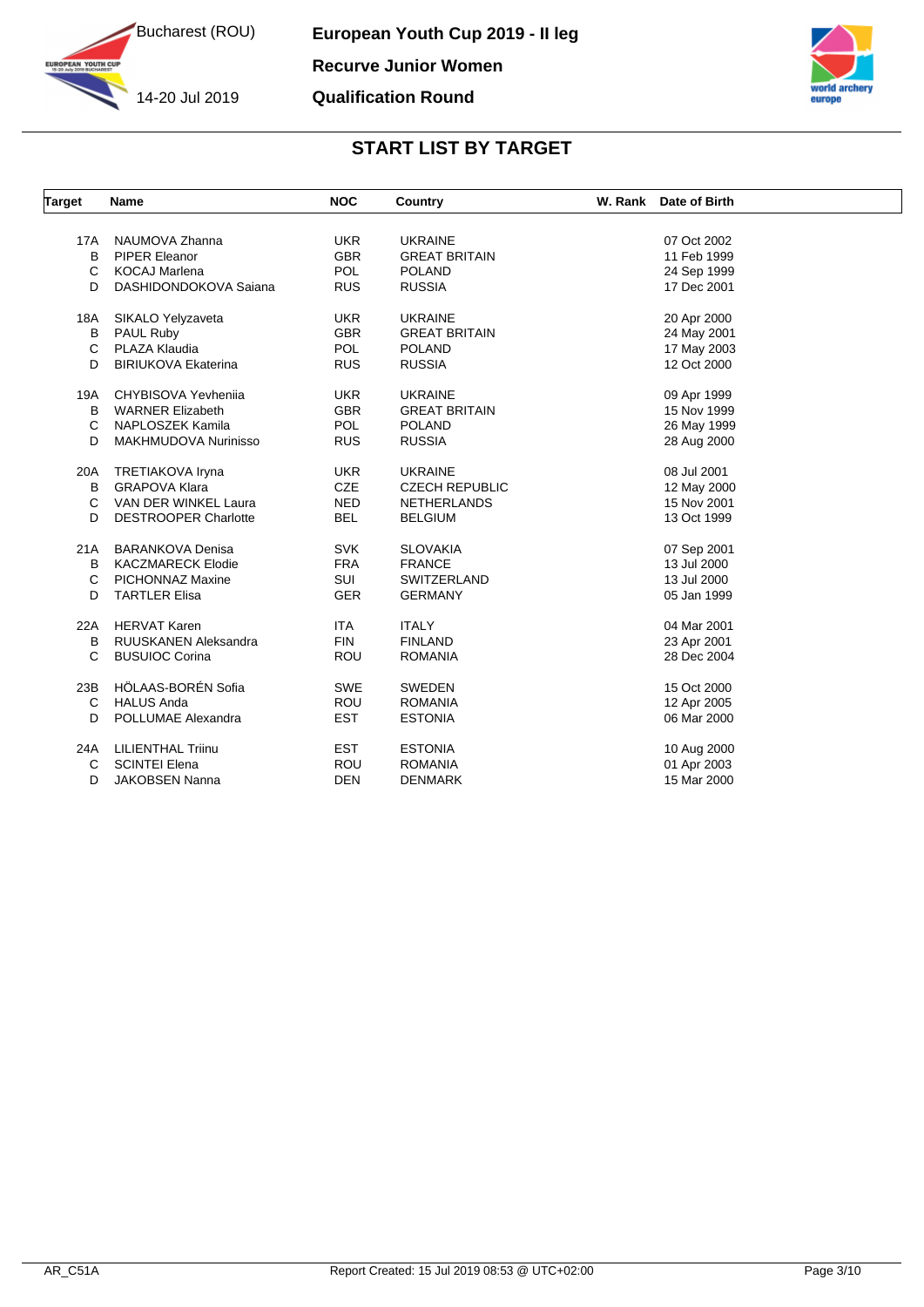

**YOUTH CUP** 

14-20 Jul 2019

**European Youth Cup 2019 - II leg Recurve Cadet Men Qualification Round**



| <b>Target</b> | Name                          | <b>NOC</b> | Country              | W. Rank Date of Birth |  |
|---------------|-------------------------------|------------|----------------------|-----------------------|--|
|               |                               |            |                      |                       |  |
| 1A            | SIDIROPOULOS Konstantinos     | <b>GRE</b> | <b>GREECE</b>        | 29 Apr 2003           |  |
| В             | <b>LAMART Gauthier</b>        | <b>FRA</b> | <b>FRANCE</b>        | 03 Jan 2002           |  |
| С             | <b>BASILADZE Anri</b>         | GEO        | <b>GEORGIA</b>       | 14 Apr 2002           |  |
| D             | PETRYSHYN Maksym              | <b>UKR</b> | <b>UKRAINE</b>       | 20 Apr 2003           |  |
| 2A            | <b>CHARISIS Evangelos</b>     | <b>GRE</b> | <b>GREECE</b>        | 06 May 2005           |  |
| В             | <b>VUILLIN Christophe</b>     | <b>FRA</b> | <b>FRANCE</b>        | 25 Jan 2002           |  |
|               |                               |            |                      |                       |  |
| С             | MACHAVARIANI Aleksandre       | GEO        | <b>GEORGIA</b>       | 05 Jul 2005           |  |
| D             | SMIRNOV Oleksii               | <b>UKR</b> | <b>UKRAINE</b>       | 22 Feb 2003           |  |
| ЗA            | <b>CHRISTOPOULOS Antonios</b> | GRE        | <b>GREECE</b>        | 16 Nov 2004           |  |
| В             | <b>BERNARDI Nicolas</b>       | <b>FRA</b> | <b>FRANCE</b>        | 03 Jan 2003           |  |
| С             | <b>MAKIEV Temur</b>           | GEO        | <b>GEORGIA</b>       | 10 May 2004           |  |
| D             | <b>USTINOV Artem</b>          | <b>UKR</b> | <b>UKRAINE</b>       | 18 May 2003           |  |
| 4A            | <b>SOULTIS Christos</b>       | GRE        | <b>GREECE</b>        | 13 Mar 2004           |  |
| В             | ZAJACZKOWSKY Hugo             | <b>FRA</b> | <b>FRANCE</b>        | 09 Aug 2002           |  |
|               |                               |            |                      |                       |  |
| С             | SILAGADZE Otar                | GEO        | <b>GEORGIA</b>       | 03 Mar 2002           |  |
| D             | KOSTYK Stefan                 | <b>UKR</b> | <b>UKRAINE</b>       | 21 Jun 2003           |  |
| 5А            | <b>MACHAN Maros</b>           | <b>SVK</b> | <b>SLOVAKIA</b>      | 11 Apr 2003           |  |
| В             | <b>VUORINEN Verne</b>         | <b>FIN</b> | <b>FINLAND</b>       | 06 Nov 2002           |  |
| С             | <b>SULIK Leo</b>              | <b>CRO</b> | <b>CROATIA</b>       | 04 Dec 2004           |  |
| D             | <b>BANCHEV</b> Ivan           | <b>BUL</b> | <b>BULGARIA</b>      | 28 Aug 2002           |  |
|               |                               |            |                      |                       |  |
| 6A            | <b>MAJERIK Andrej</b>         | <b>SVK</b> | <b>SLOVAKIA</b>      | 07 Aug 2003           |  |
| B             | REIGO Uku Andreas             | <b>EST</b> | <b>ESTONIA</b>       | 03 Sep 2003           |  |
| С             | <b>SERGEJEVS Romans</b>       | LAT        | LATVIA               | 19 Oct 2006           |  |
| D             | <b>LINKE Erik</b>             | <b>GER</b> | GERMANY              | 03 Dec 2003           |  |
|               |                               |            |                      |                       |  |
| 7A            | <b>TANASESCU Flavius</b>      | <b>ROU</b> | <b>ROMANIA</b>       | 04 May 2005           |  |
| В             | <b>MARKEY Pieter</b>          | <b>BEL</b> | <b>BELGIUM</b>       | 03 Jun 2002           |  |
| С             | <b>GALANDA Dusan</b>          | <b>SVK</b> | <b>SLOVAKIA</b>      | 18 Oct 2003           |  |
| D             | <b>SCHILP Flavio</b>          | <b>GER</b> | GERMANY              | 04 Jul 2003           |  |
| 8Α            | <b>TIMPU Mario</b>            | ROU        | <b>ROMANIA</b>       | 17 Jul 2003           |  |
| В             | <b>VAN STEEN Elian</b>        | <b>BEL</b> |                      |                       |  |
|               |                               |            | <b>BELGIUM</b>       | 05 May 2002           |  |
| С             | <b>FABRIZZI Federico</b>      | ITA.       | <b>ITALY</b>         | 20 Jun 2002           |  |
| D             | <b>MERKEL Domenic</b>         | <b>GER</b> | <b>GERMANY</b>       | 23 Mar 2003           |  |
| 9Α            | <b>BUZILA-BALAS Tudor</b>     | <b>ROU</b> | <b>ROMANIA</b>       | 08 Apr 2003           |  |
| в             | ROOS Senna                    | BEL        | <b>BELGIUM</b>       | 17 Jul 2002           |  |
|               | <b>MANGERINI Alessio</b>      |            |                      |                       |  |
| С             |                               | ITA        | <b>ITALY</b>         | 11 Apr 2002           |  |
| D             | <b>FRENKEL Niv</b>            | <b>ISR</b> | <b>ISRAEL</b>        | 19 Feb 2004           |  |
| 10A           | <b>HABIAN Denis</b>           | <b>ROU</b> | <b>ROMANIA</b>       | 24 May 2005           |  |
| B             | <b>POCKET Nils</b>            | <b>BEL</b> | <b>BELGIUM</b>       | 21 Mar 2003           |  |
|               |                               |            |                      |                       |  |
| С             | <b>GREGORI Francesco</b>      | <b>ITA</b> | <b>ITALY</b>         | 29 May 2002           |  |
| D             | <b>KLEINER Shahar</b>         | <b>ISR</b> | <b>ISRAEL</b>        | 30 Sep 2003           |  |
| 11A           | DORZHIEV Bato                 | <b>RUS</b> | <b>RUSSIA</b>        | 09 Jul 2003           |  |
| B             | <b>GROOT WASSINK Chris</b>    | <b>NED</b> | <b>NETHERLANDS</b>   | 13 Jan 2002           |  |
| C             | <b>WHITMARSH Austin</b>       | <b>GBR</b> | <b>GREAT BRITAIN</b> | 15 Mar 2003           |  |
| D             | <b>ROZINER Eyal</b>           | <b>ISR</b> | ISRAEL               | 16 Nov 2002           |  |
|               |                               |            |                      |                       |  |
| 12A           | <b>RUSIN Artem</b>            | <b>RUS</b> | <b>RUSSIA</b>        | 25 Jun 2002           |  |
| В             | VAN LAARHOVEN Kay             | <b>NED</b> | <b>NETHERLANDS</b>   | 22 Nov 2002           |  |
| С             | <b>SUSCA Thomas</b>           | GBR        | <b>GREAT BRITAIN</b> | 17 Sep 2004           |  |
| D             | GERSHOVITZ Dan                | <b>ISR</b> | <b>ISRAEL</b>        | 29 Jan 2004           |  |
| 13A           | <b>OSOROV Buianto</b>         | <b>RUS</b> | <b>RUSSIA</b>        | 12 Jun 2002           |  |
| B             | SMEETS Yaël                   | NED        | NETHERLANDS          | 17 Oct 2004           |  |
|               | MOSÉN Jacob                   |            |                      |                       |  |
| С             |                               | <b>SWE</b> | SWEDEN               | 09 Sep 2002           |  |
| D             | <b>COSTANZA Marco</b>         | <b>GBR</b> | <b>GREAT BRITAIN</b> | 06 Feb 2004           |  |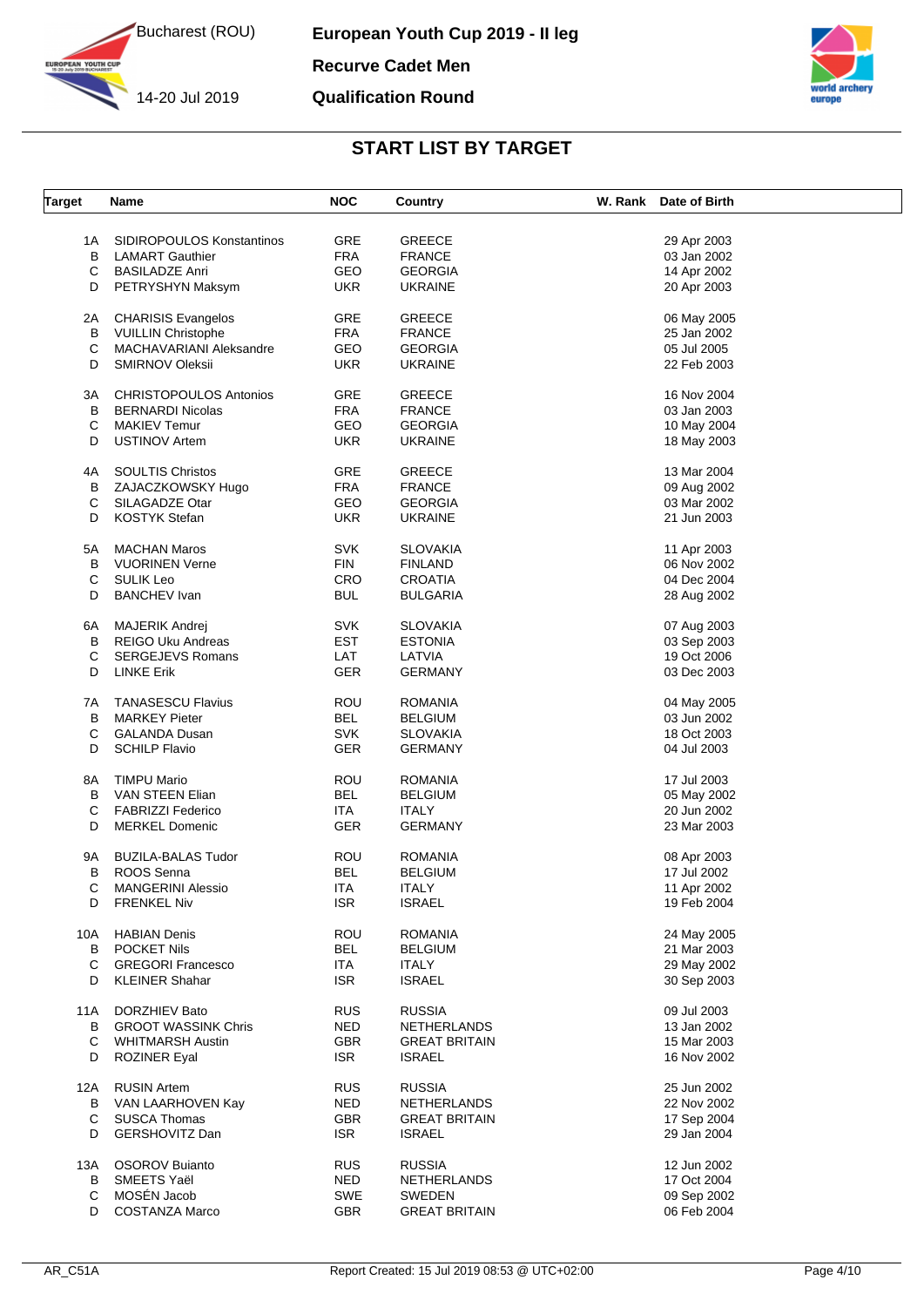

**European Youth Cup 2019 - II leg Recurve Cadet Men Qualification Round**



| <b>Target</b> | <b>Name</b>    | <b>NOC</b> | Country              | W. Rank | Date of Birth |
|---------------|----------------|------------|----------------------|---------|---------------|
|               |                |            |                      |         |               |
| 14A           | CHABIN Keziah  | SUI        | <b>SWITZERLAND</b>   |         | 14 Feb 2002   |
| в             | BALSAMO Matteo | ITA        | ITALY                |         | 11 Oct 2002   |
| n             | WOODGATE James | GBR        | <b>GREAT BRITAIN</b> |         | 29 May 2002   |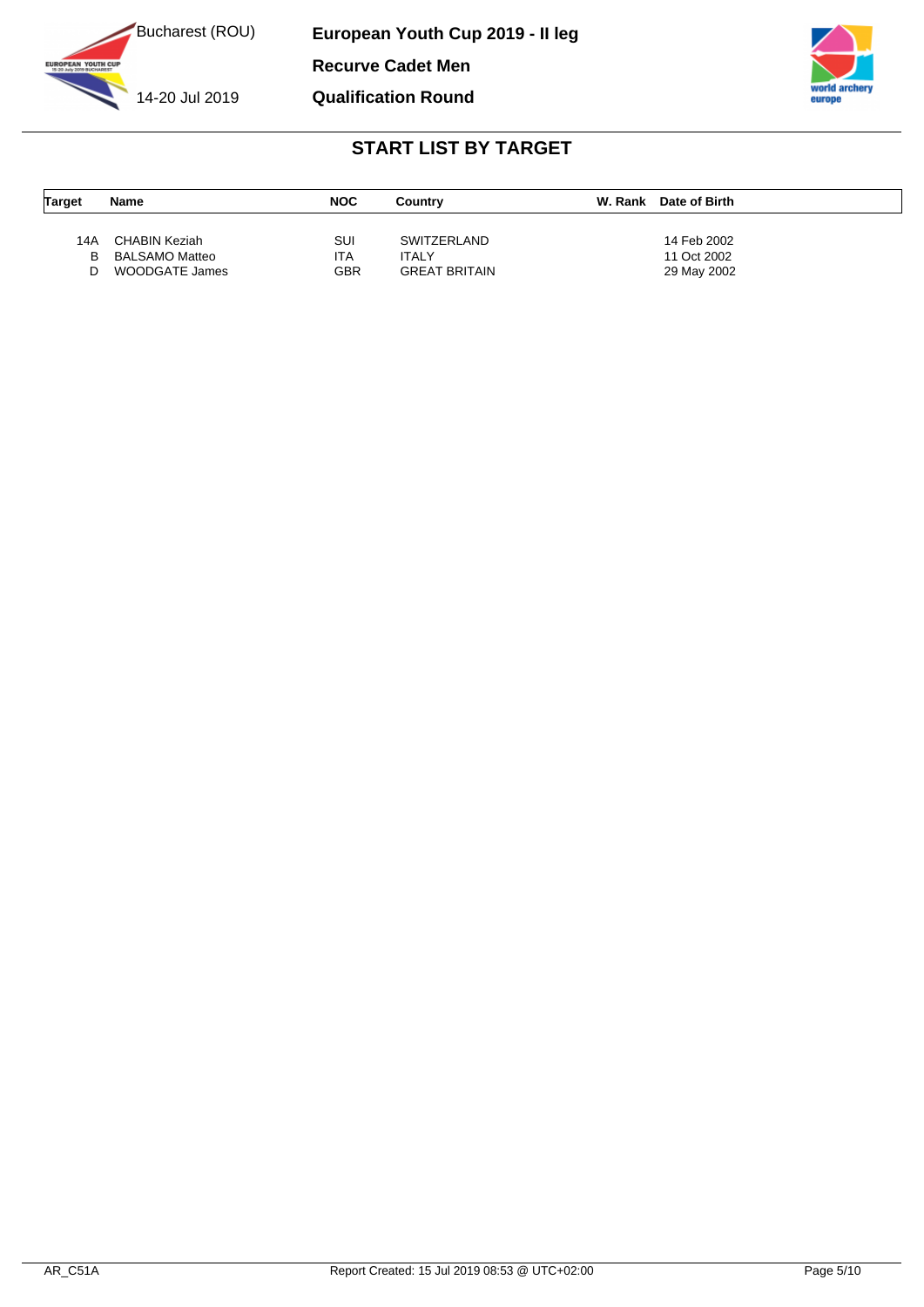

YOUTH CUP





| <b>Target</b> | Name                                       | <b>NOC</b>        | Country                  | W. Rank Date of Birth      |  |
|---------------|--------------------------------------------|-------------------|--------------------------|----------------------------|--|
|               |                                            |                   |                          |                            |  |
| 15A           | <b>RAMEL Aziliz</b>                        | <b>FRA</b>        | <b>FRANCE</b>            | 10 May 2003                |  |
| B             | <b>RUSNAK Oleksandra</b>                   | <b>UKR</b>        | <b>UKRAINE</b>           | 17 Jan 2002                |  |
| C             | <b>AMAISTROAIE Madalina</b>                | ROU               | <b>ROMANIA</b>           | 09 Dec 2002                |  |
| D             | DASHEEVA Alina                             | <b>RUS</b>        | <b>RUSSIA</b>            | 23 Oct 2002                |  |
| 16A           | <b>TREVES Aurelia</b>                      | <b>FRA</b>        | <b>FRANCE</b>            | 24 May 2002                |  |
| B             | SUSLENSKA Yevheniia                        | <b>UKR</b>        | <b>UKRAINE</b>           | 04 Feb 2002                |  |
| C             | <b>FORRAY Alexandra</b>                    | ROU               | <b>ROMANIA</b>           | 09 Apr 2003                |  |
| D             | <b>BUDAZHAPOVA Tuiana</b>                  | <b>RUS</b>        | <b>RUSSIA</b>            | 15 Aug 2002                |  |
| 17A           | <b>CHAMBRAUD Alyssia</b>                   | <b>FRA</b>        | <b>FRANCE</b>            | 10 Jan 2004                |  |
| В             | <b>ILLIASH Varvara</b>                     | UKR.              | <b>UKRAINE</b>           | 08 Mar 2003                |  |
| С             | <b>FECIORU Ilinca Andreea</b>              | ROU               | <b>ROMANIA</b>           | 19 Jul 2002                |  |
| D             | <b>KRIKUNOVA Polina</b>                    | <b>RUS</b>        | <b>RUSSIA</b>            | 20 Aug 2003                |  |
|               |                                            |                   |                          |                            |  |
| 18A           | MASSERET Julia                             | FRA               | <b>FRANCE</b>            | 07 May 2002                |  |
| В             | <b>ZHUK Polina</b>                         | UKR.              | <b>UKRAINE</b>           | 03 Sep 2002                |  |
| C             | <b>MIKLOS Beatrice</b>                     | ROU               | <b>ROMANIA</b>           | 11 Jun 2003                |  |
| D             | CHALKIOPOULOU DASKALAKI Sofia Theodora GRE |                   | <b>GREECE</b>            | 26 Jan 2004                |  |
| 19A           | <b>CEROVSKI Ana</b>                        | <b>CRO</b>        | <b>CROATIA</b>           | 14 Mar 2002                |  |
| B             | MTSKERASHVILI Lali                         | GEO               | <b>GEORGIA</b>           | 11 Oct 2004                |  |
| D             | PAPADOPOULOU Dimitra                       | <b>GRE</b>        | <b>GREECE</b>            | 16 Apr 2003                |  |
| 20A           | MONASSEVITCH Ruchama Rivka                 | <b>ISR</b>        | <b>ISRAEL</b>            | 14 Jan 2002                |  |
| В             | <b>EVGENIDZE Nino</b>                      | GEO               | <b>GEORGIA</b>           | 27 Oct 2002                |  |
| С             | <b>GEORGIEVA Nikol</b>                     | <b>BUL</b>        | <b>BULGARIA</b>          | 23 Oct 2005                |  |
| D             | NASOULA Maria                              | <b>GRE</b>        | <b>GREECE</b>            | 13 Sep 2005                |  |
| 21A           | NOVOTNA Eliska                             | CZE               | <b>CZECH REPUBLIC</b>    | 17 Jul 2003                |  |
| B             | POKORADI Viktoria                          | <b>SVK</b>        | <b>SLOVAKIA</b>          | 03 Apr 2004                |  |
| С             | <b>WOLLBRING Pia</b>                       | <b>GER</b>        | <b>GERMANY</b>           | 06 Jan 2004                |  |
| D             | <b>COMPAGNO Chiara</b>                     | <b>ITA</b>        | <b>ITALY</b>             | 25 May 2005                |  |
|               |                                            |                   |                          |                            |  |
| 22A           | VENHUDOVA Aneta                            | CZE               | <b>CZECH REPUBLIC</b>    | 27 Aug 2002                |  |
| B             | BENDÍKOVÁ Elena                            | <b>SVK</b>        | <b>SLOVAKIA</b>          | 06 Jan 2004                |  |
| C             | ROGERS Thea                                | <b>GBR</b>        | <b>GREAT BRITAIN</b>     | 14 May 2002                |  |
| D             | ROLANDO Aiko                               | ITA.              | <b>ITALY</b>             | 01 Apr 2002                |  |
| 23A           | LETTLOVA Nikola                            | CZE               | <b>CZECH REPUBLIC</b>    | 11 Aug 2003                |  |
| В             | <b>DESMEDT Aycko</b>                       | BEL               | <b>BELGIUM</b>           | 15 Jan 2003                |  |
| С             | <b>HEALEY Penny</b>                        | <b>GBR</b>        | <b>GREAT BRITAIN</b>     | 07 Mar 2005                |  |
|               | D LANDI Ginevra                            | <b>ITA</b>        | ITALY                    | 24 May 2004                |  |
| 24A           | REISENWEBER Clea                           | <b>GER</b>        | <b>GERMANY</b>           | 28 Nov 2003                |  |
| В             | <b>WILLAERT Laura</b>                      | <b>BEL</b>        | <b>BELGIUM</b>           | 26 Sep 2003                |  |
| C             | PIPER Louisa                               | <b>GBR</b>        | <b>GREAT BRITAIN</b>     | 21 May 2003                |  |
| 25A           | <b>REINCKE Sarah</b>                       | <b>GER</b>        | <b>GERMANY</b>           | 29 Sep 2002                |  |
|               |                                            |                   |                          |                            |  |
| в<br>C        | <b>HELLEMANS Julie</b>                     | <b>BEL</b><br>LAT | <b>BELGIUM</b><br>LATVIA | 31 Oct 2003<br>14 Aug 2004 |  |
|               | SIKSNA Evija                               |                   |                          |                            |  |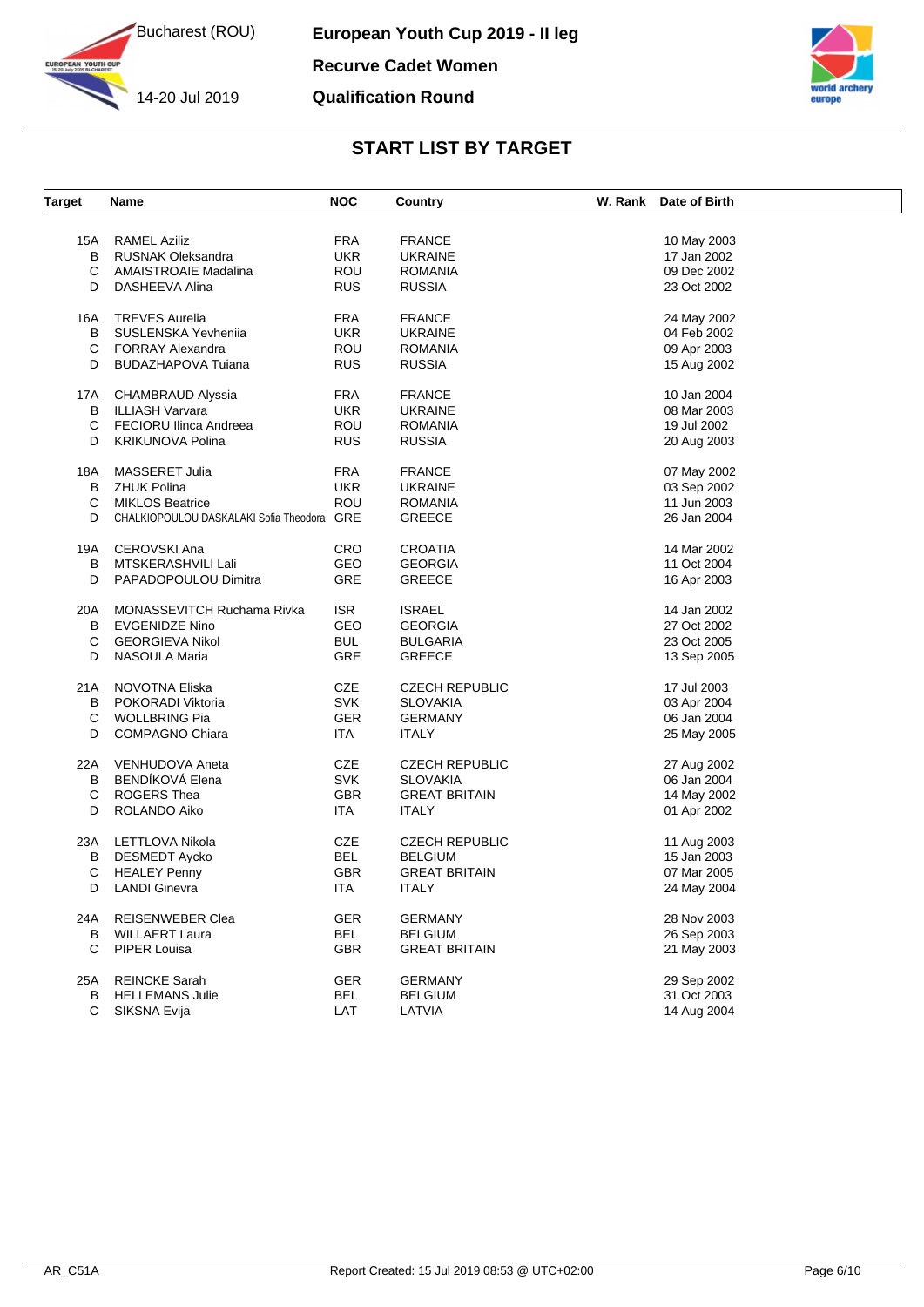

**YOUTH CUP** 



| <b>Target</b> | Name                      | <b>NOC</b> | Country              | W. Rank<br>Date of Birth |
|---------------|---------------------------|------------|----------------------|--------------------------|
|               |                           |            |                      |                          |
| 32A           | <b>PERSSON Erik</b>       | <b>SWE</b> | <b>SWEDEN</b>        | 23 Jan 1999              |
| B             | <b>WONG Matthew</b>       | <b>GBR</b> | <b>GREAT BRITAIN</b> | 28 Mar 2001              |
| С             | <b>OPREA Gabriel</b>      | <b>ROU</b> | <b>ROMANIA</b>       | 16 Oct 2002              |
| D             | <b>VARONE Justin</b>      | SUI        | <b>SWITZERLAND</b>   | 17 Feb 2001              |
| 33A           | ARLEFUR-WÄLLSTEDT Marcus  | <b>SWE</b> | <b>SWEDEN</b>        | 22 May 2001              |
| в             | <b>THOMAS-PRAUSE Kai</b>  | <b>GBR</b> | <b>GREAT BRITAIN</b> | 24 May 2000              |
| С             | ALEXANDRESCU Rares Daniel | <b>ROU</b> | <b>ROMANIA</b>       | 05 Jul 2004              |
| D             | <b>VALLARO Andrea</b>     | SUI        | SWITZERLAND          | 11 Apr 2000              |
| 34A           | ÅKERMAN Fredrik           | <b>SWE</b> | <b>SWEDEN</b>        | 20 Sep 1999              |
| в             | <b>ISNES Trym</b>         | <b>NOR</b> | <b>NORWAY</b>        | 10 Oct 2000              |
| C             | <b>ANDREI Emanuel</b>     | <b>ROU</b> | <b>ROMANIA</b>       | 27 Feb 2005              |
| D             | <b>BOGGIATTO Alex</b>     | <b>ITA</b> | <b>ITALY</b>         | 08 Jul 1999              |
| 35A           | ANASTASIADIS Panteleimon  | <b>GRE</b> | <b>GREECE</b>        | 23 Mar 2001              |
| в             | <b>DUFOUR Camille</b>     | <b>FRA</b> | <b>FRANCE</b>        | 15 Aug 1999              |
| С             | <b>JAATMA Robin</b>       | <b>EST</b> | <b>ESTONIA</b>       | 05 Mar 2001              |
| 36A           | <b>OLSEN Simon</b>        | <b>DEN</b> | <b>DENMARK</b>       | 19 Mar 1999              |
| C             | <b>DOBREV Daniel</b>      | <b>BUL</b> | <b>BULGARIA</b>      | 16 Oct 2000              |
| D             | <b>SNELDER Rik</b>        | <b>NED</b> | <b>NETHERLANDS</b>   | 08 Feb 2001              |
| 37A           | SHENKHOROV Sergei         | <b>RUS</b> | <b>RUSSIA</b>        | 22 Apr 2001              |
| в             | EFIMOV Roman              | <b>RUS</b> | <b>RUSSIA</b>        | 15 Feb 2000              |
| С             | <b>VERWOERDT Max</b>      | <b>NED</b> | <b>NETHERLANDS</b>   | 06 Nov 2000              |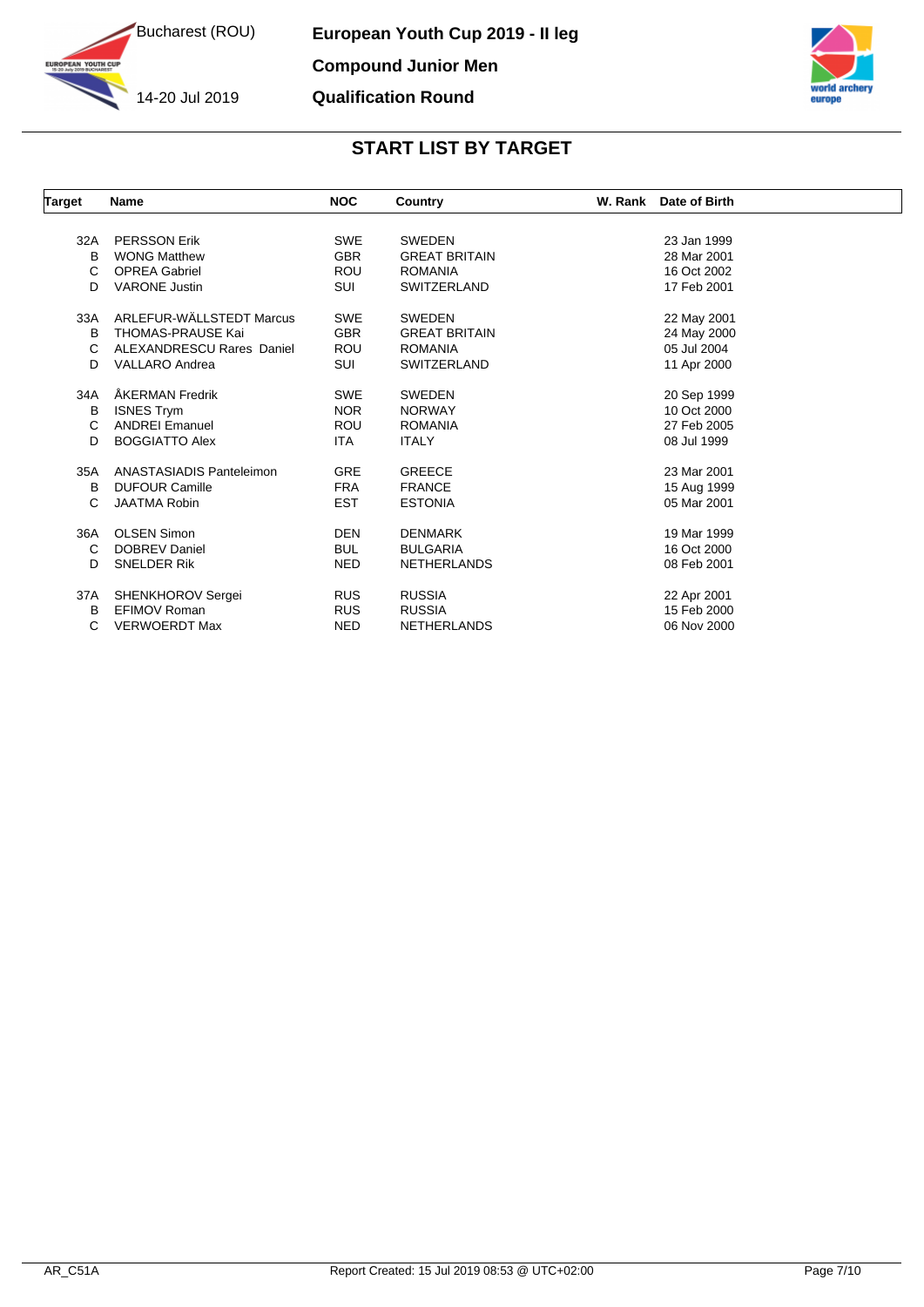

**YOUTH CUP** 



| Target | Name                        | <b>NOC</b> | Country               | W. Rank | Date of Birth |  |
|--------|-----------------------------|------------|-----------------------|---------|---------------|--|
|        |                             |            |                       |         |               |  |
| 26A    | <b>NATALE Paola</b>         | ITA.       | <b>ITALY</b>          |         | 01 Oct 2000   |  |
| B      | <b>SERBAN Erica</b>         | <b>ROU</b> | <b>ROMANIA</b>        |         | 17 May 2003   |  |
| С      | <b>MASON Lucy</b>           | <b>GBR</b> | <b>GREAT BRITAIN</b>  |         | 17 Jun 2000   |  |
| D      | <b>ZAIMIDI Alexandra</b>    | <b>GRE</b> | <b>GREECE</b>         |         | 04 Jun 2001   |  |
| 27A    | <b>GRILLI Eleonora</b>      | ITA.       | <b>ITALY</b>          |         | 10 Aug 1999   |  |
| В      | <b>ANDRONIC Vasilica</b>    | ROU        | <b>ROMANIA</b>        |         | 27 Dec 2003   |  |
| C      | <b>CARPENTER Isabelle</b>   | <b>GBR</b> | <b>GREAT BRITAIN</b>  |         | 13 Jan 1999   |  |
| D      | <b>JAATMA Lisell</b>        | EST        | <b>ESTONIA</b>        |         | 19 Jul 1999   |  |
| 28A    | <b>RONER Elisa</b>          | ITA.       | <b>ITALY</b>          |         | 04 Jul 2001   |  |
| в      | TRESTARIU IVU Ana           | <b>ROU</b> | <b>ROMANIA</b>        |         | 03 Jul 2002   |  |
| С      | <b>GIBSON Ella</b>          | <b>GBR</b> | <b>GREAT BRITAIN</b>  |         | 07 Jun 2000   |  |
| 29A    | <b>KRASNITSKA Anastasia</b> | <b>UKR</b> | <b>UKRAINE</b>        |         | 24 Mar 2000   |  |
| в      | <b>HUNSPERGER Janine</b>    | SUI        | SWITZERLAND           |         | 20 Jul 2000   |  |
| C      | <b>GRINVALDE Janeta</b>     | LAT        | LATVIA                |         | 07 Mar 2000   |  |
| 30A    | <b>GRANDJEAN Lola</b>       | <b>FRA</b> | <b>FRANCE</b>         |         | 03 Apr 2000   |  |
| В      | ZIKMUNDOVA Martina          | <b>CZE</b> | <b>CZECH REPUBLIC</b> |         | 18 Aug 2000   |  |
| С      | SANINA Veronika             | <b>RUS</b> | <b>RUSSIA</b>         |         | 04 Jun 1999   |  |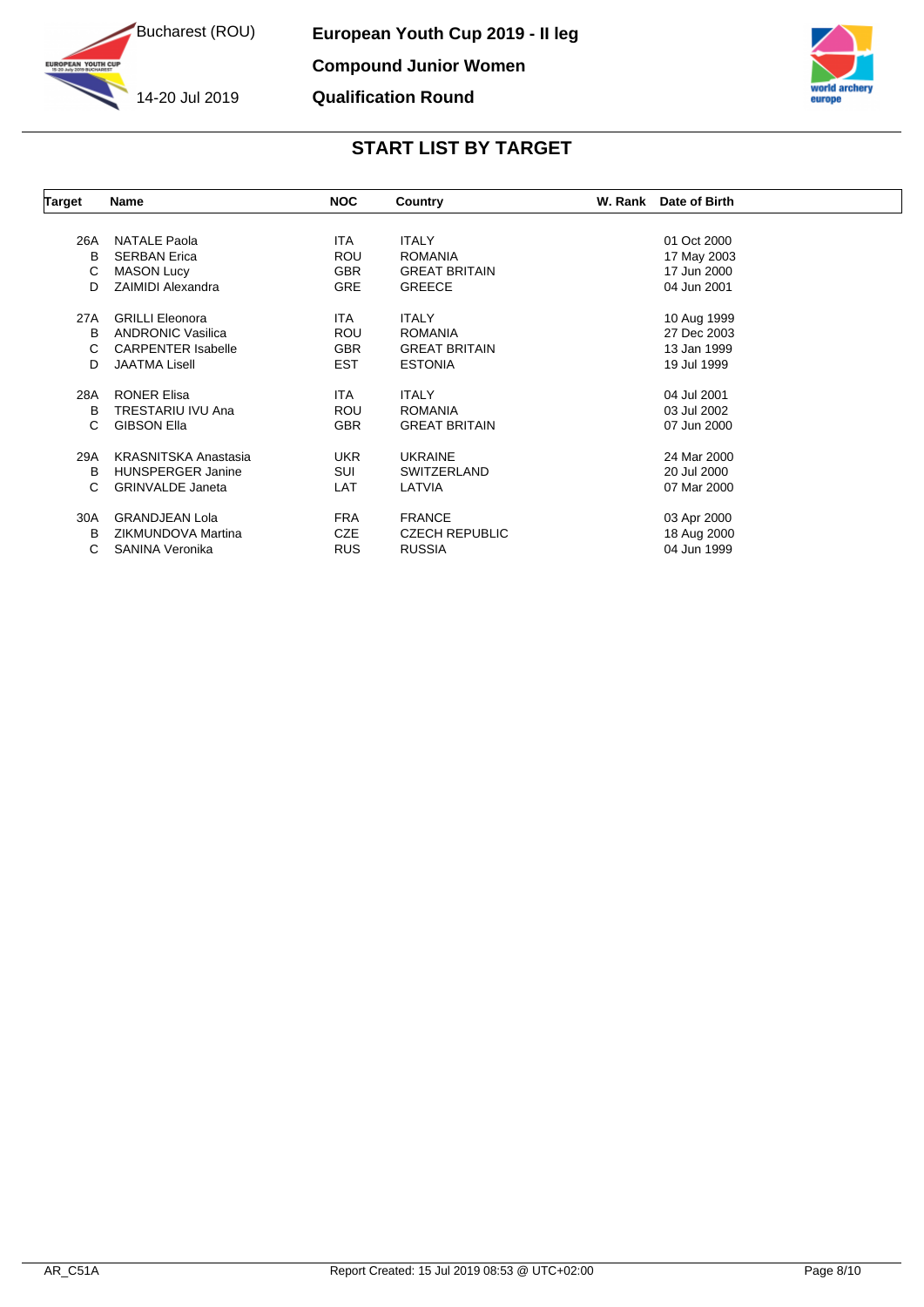

**YOUTH CUP** 

**European Youth Cup 2019 - II leg Compound Cadet Men Qualification Round**



| Target | Name                       | <b>NOC</b> | Country              | W. Rank | Date of Birth |  |
|--------|----------------------------|------------|----------------------|---------|---------------|--|
|        |                            |            |                      |         |               |  |
| 31A    | <b>SANDU Gabriel</b>       | <b>ROU</b> | <b>ROMANIA</b>       |         | 23 Jan 2003   |  |
| B      | <b>THOMAS Nathan</b>       | <b>GBR</b> | <b>GREAT BRITAIN</b> |         | 17 Jan 2002   |  |
| С      | <b>BRUNELLO Antonio</b>    | <b>ITA</b> | <b>ITALY</b>         |         | 28 Jan 2002   |  |
| D      | <b>FULLERTON Mathias</b>   | <b>DEN</b> | <b>DENMARK</b>       |         | 27 May 2003   |  |
| 32A    | <b>VLAD Teodor</b>         | <b>ROU</b> | <b>ROMANIA</b>       |         | 05 Sep 2002   |  |
| в      | <b>HASLAM Lewis</b>        | <b>GBR</b> | <b>GREAT BRITAIN</b> |         | 30 Apr 2003   |  |
| С      | DE ANGELI Valentino        | ITA.       | <b>ITALY</b>         |         | 04 Aug 2002   |  |
| D      | <b>CHRISTIANSEN Oliver</b> | <b>DEN</b> | <b>DENMARK</b>       |         | 22 Oct 2002   |  |
| 33A    | <b>VIZANTE Calin</b>       | <b>ROU</b> | <b>ROMANIA</b>       |         | 12 Jul 2002   |  |
| B      | CARPENTER Adam             | <b>GBR</b> | <b>GREAT BRITAIN</b> |         | 13 Jul 2002   |  |
| С      | CUOGO Giacomo              | <b>ITA</b> | <b>ITALY</b>         |         | 27 Feb 2002   |  |
| 34A    | <b>SEDIVY Simon</b>        | <b>SVK</b> | <b>SLOVAKIA</b>      |         | 13 Feb 2006   |  |
| В      | <b>SPATALAS Filippos</b>   | <b>GRE</b> | <b>GREECE</b>        |         | 14 Jan 2004   |  |
| С      | YAMROM Shamai Hanania      | ISR.       | <b>ISRAEL</b>        |         | 07 Apr 2005   |  |
| 35A    | <b>VUJANIC Lorenzo</b>     | <b>CRO</b> | <b>CROATIA</b>       |         | 12 Oct 2002   |  |
| B      | <b>KOSENKOV Daniil</b>     | <b>RUS</b> | <b>RUSSIA</b>        |         | 15 Apr 2003   |  |
| С      | <b>FIGVED Sander</b>       | <b>NOR</b> | <b>NORWAY</b>        |         | 22 Mar 2002   |  |